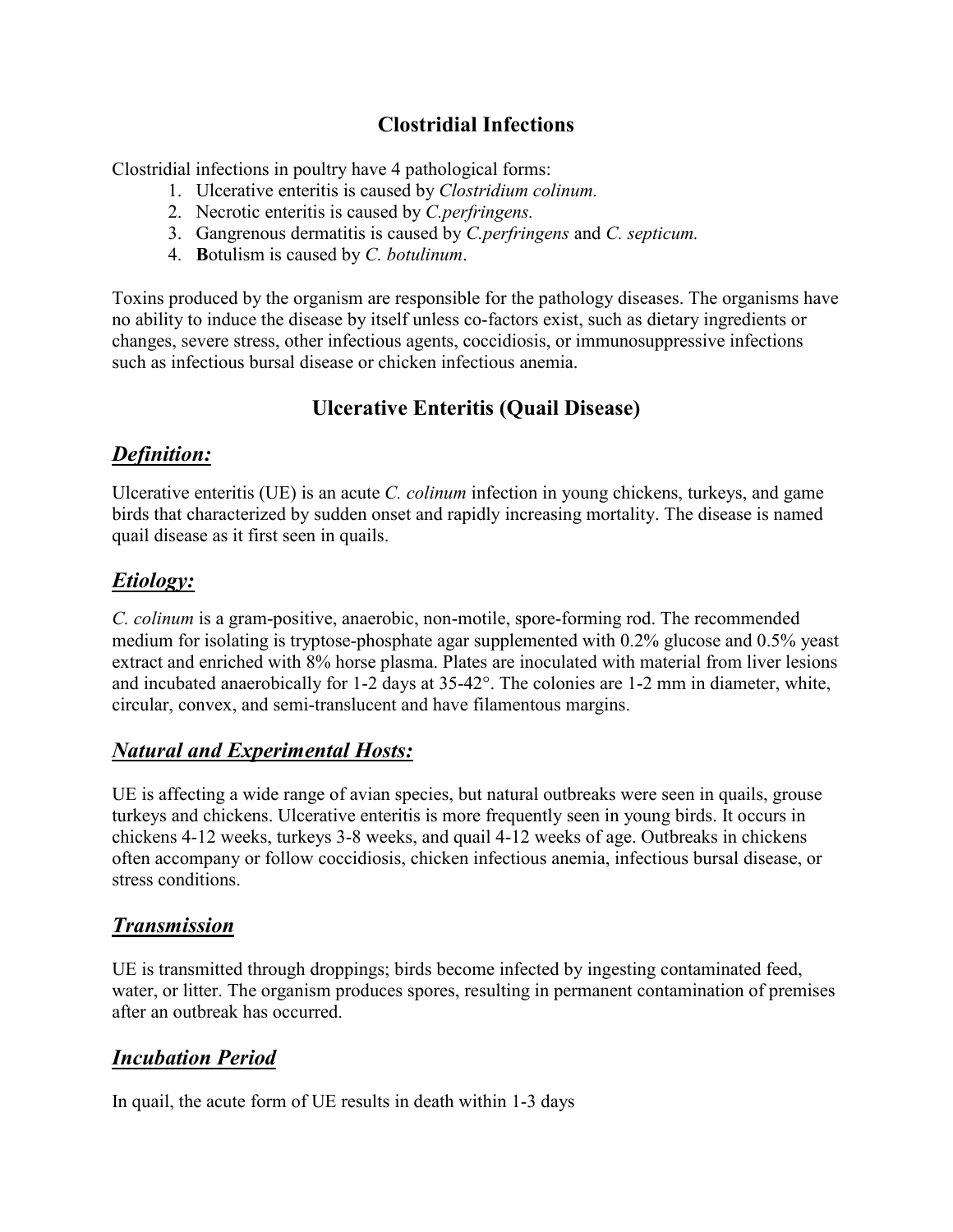### *Clinical Signs*

- 1. Birds are found dead without exhibit any clinical signs.
- 2. The birds are usually well muscled and have feed in the crop.
- 3. Quail shows watery, white droppings.
- 4. The infected birds become listless and humped up.
- 5. General signs such as partly closed eyes and dull ruffled feathers.
- 6. Extreme emaciation is seen in birds affected 1 week or longer.
- 7. Mortality in young quail may be as high as 100%, while it is 2-10% in chickens.

#### *Necropsy:*

- 1. Hemorrhagic enteritis in the duodenum with punctate hemorrhages may be visible through the serosa in the intestinal wall.
- 2. Ulcerations may be extensive resulting in eroded intestinal wall and then perforating the intestines inducing peritonitis.
- 3. Ulcers are usually lenticular in shape, that may be coalesced to form large necrotic, diphtheritic patches
- 4. Liver lesions are seen as yellow mottling to large, irregular yellow areas along the edges.
- 5. The spleen may be congested, enlarged, and hemorrhagic.

# *DIAGNOSIS*

- 1. Case history.
- 2. Clinical signs.
- 3. Characteristic necropsy lesions.
- 4. Isolation and identification of organism (enriched tryptose-phosphate agar).
- 5. Fluorescent antibody (FA) was found to be highly specific for diagnosis of UE.
- **6.** Agar gel immunodiffusion (AGID) test has also been used.

#### *Differential Diagnosis*

The diseases must be differentiated from coccidiosis, necrotic enteritis, and histomoniasis. Frequently, coccidiosis in chickens, turkeys, and pheasants

## *TREATMENT*

Chlortetracycline (CTC), Amoycilline and Tylosin are used for control infection. Ulcerative enteritis can be prevented and/or controlled through lincomycine feed additive.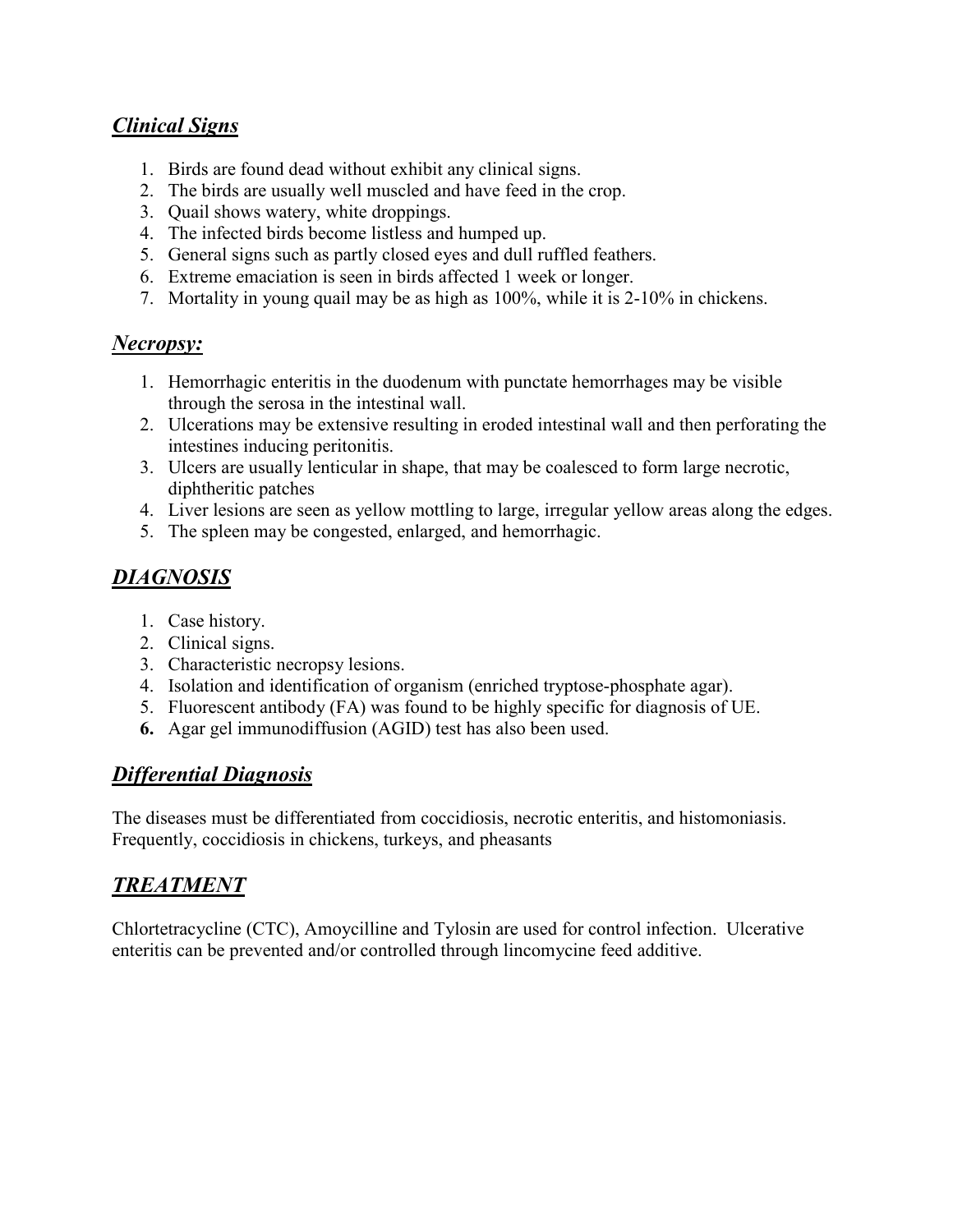## **Necrotic Enteritis**

### *Definition:*

Necrotic enteritis (NE) in domestic chickens is the disease caused by *C. perfringens* which has been reported from most areas of the world where poultry is produced. Moreover, *C. perfringes*  has also been associated with NE in turkeys.

## *Etiology:*

*C. perfringens* types A or C. Alpha toxin produced by *C. perfringens* types A and C and beta toxin produced by *C. perfringens* type C are responsible for intestinal mucosal necrosis. *C. perfringens* can be isolated readily on blood agar plates incubated anaerobically at 37°C overnight. *C. perfringens* colonies on blood agar (with rabbit, human, or sheep blood) are surrounded by an inner zone of complete hemolysis and an outer zone of discoloration. The organisms are short to intermediate, gram-positive rods without spores. Most strains ferment glucose, maltose, lactose, and sucrose; do not ferment mannitol; and variably ferment salicin. Principal products of fermentation are acetic and butyric acids. Gelatin is hydrolyzed; milk is digested; and no indole production occurs. Growth on egg yolk agar demonstrates the presence of lecithinase and the absence of lipase production. Subculturing on egg yolk agar plates, onehalf of which have been spread with *C. perfringens* antitoxin, and incubating anaerobically overnight will produce a zone of precipitation around colonies on control sides of the plate and little or no precipitation on sides spread with antitoxin.

#### *Clinical Signs:*

- 1. Marked to severe depression, decreased appetite, reluctance to move, diarrhea, and ruffled feathers.
- 2. Clinical illness is very short followed by death.

#### *Necropsy*

- 1. The lesions are usually confined to the small intestine, primarily jejunum and ileum.
- 2. Intestines are friable and distended with gas.
- 3. The mucosa is lined by a loosely to tightly adherent yellow or green pseudomembrane.
- 4. Flecks of blood may be seen
- 5. Hepatitis, characterized by swollen, tan colored livers with necrotic foci.

#### *Diagnosis:*

- 1. Case history.
- 2. Clinical signs.
- 3. Characteristic necropsy lesions.
- 4. Isolation and identification of organism.
- **5.** Fluorescent antibody (FA).
- **6.** Agar gel immunodiffusion (AGID)**.**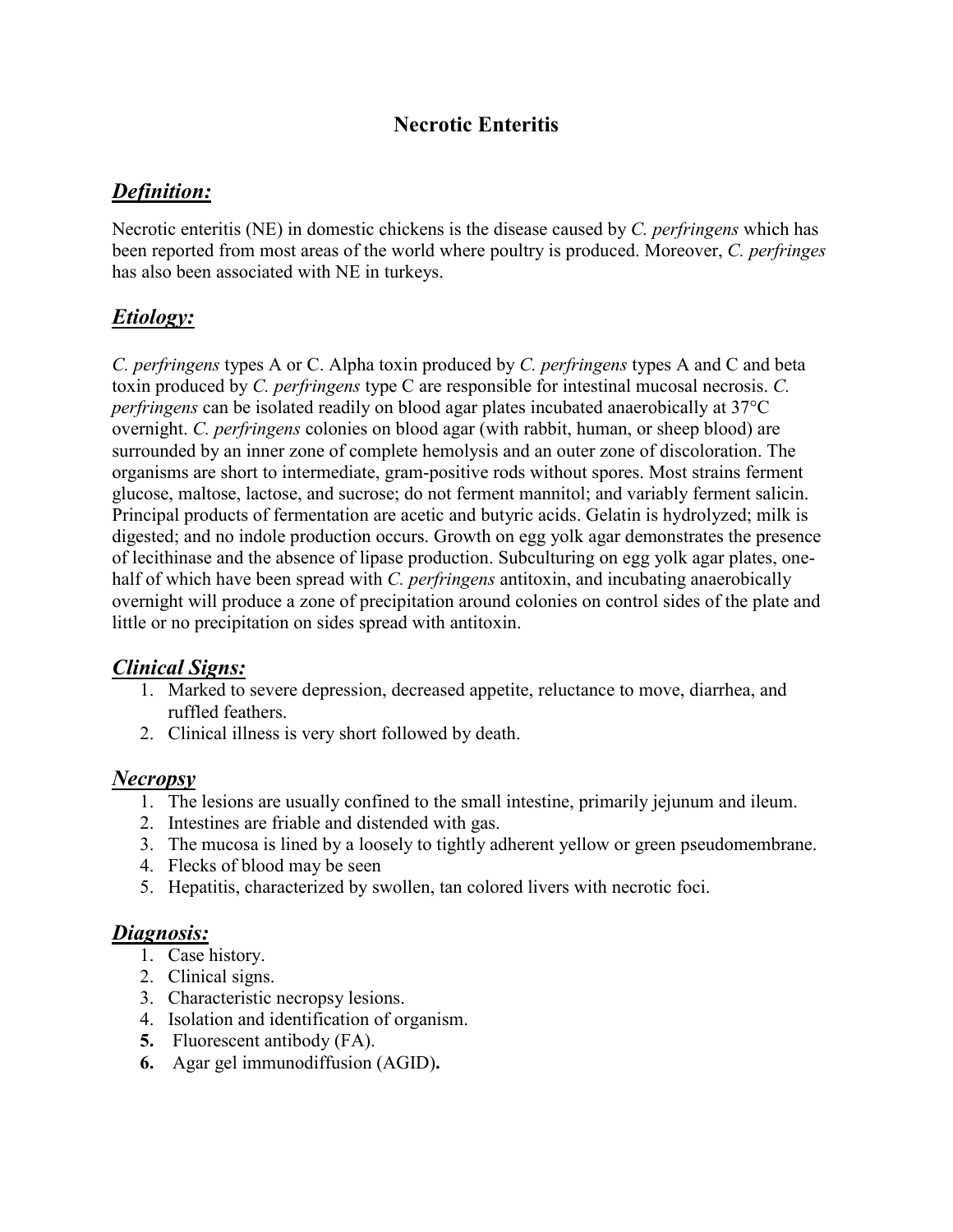## *Differential Diagnosis*

The diseases must be differentiated from ulcerative enteritis (UE) and *Eimeria brunetti* infection. Ulcerative enteritis is caused by *C. colinum*; characteristic gross lesions are multiple areas of necrosis and ulceration in the distal small intestine and ceca and areas of necrosis in the liver while lesions of NE usually are confined to jejunum and ileum with little or no involvement of ceca or liver. *E. brunetti* infection causes gross lesions similar to those produced by *C.perfringens*; however, microscopic examination of fecal smears, impressions, or intestinal sections should demonstrate the presence or absence of coccidia. Finally, NE and coccidiosis often occur simultaneously in a flock.

### *Treatment and Prevention:*

Amoxicilline, tylosin, lincomycin and oxytetracycline have been shown to be effective in preventing and controlling NE. Probiotics such as *Lactobacillus acidophilus* and *Streptococcus faecium* reduce the severity of NE. Controle of coccidiosis should be applied.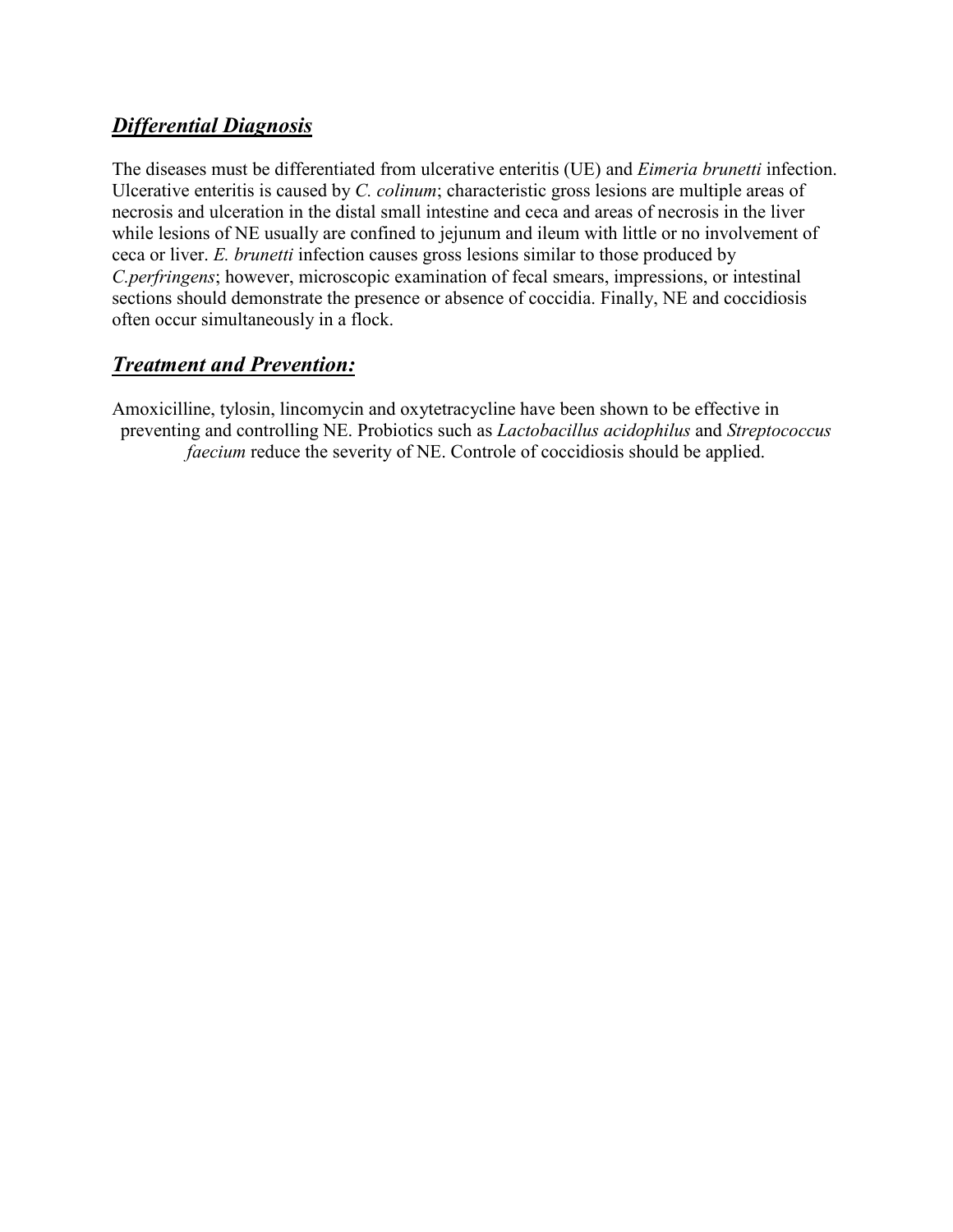#### **BOTULISM**

## *Definition:*

Botulism is an intoxication caused by exotoxin of *Clostridium botulinum.* Synonyms are "limberneck" and "Western duck sickness". Free-ranging and confinement-reared poultry and feral birds can be affected. Most avian cases are caused by *C. botulinum* type C.

# *Etiology*

*C. botulinum* is a gram-positive, spore-forming bacterium capable of elaborating potent exotoxins under appropriate environmental conditions. The species consists of a diverse group of anaerobic bacteria including 4 cultural (I—IV) and 8 antigenically different toxigenic groupings (A, B, C alpha, C beta, D, E, F, and G**).** Cases of botulism in chickens, ducks, pheasants, and turkeys in natural or commercial settings have been caused primarily by the type C toxigenic group.

## *Incubation Period*

With high levels of toxin, disease appears within hours. With low toxin doses, onset of paralysis occurs within 1—2 days.

### *Transmission*

*C. botulinum* type C is distributed worldwide wherever large populations of wild and domestic birds are found. Type C organisms readily grow in the gastrointestinal tract of birds and are considered obligate parasites. Presence of organisms in the gastrointestinal tract of wild and domestic birds and resistance of spores to inactivation, favor spread of this organism.

## *Clinical Signs*

- 1. Clinical signs of botulism in chickens, turkeys, pheasants, and ducks are similar.
- 2. In chickens, flaccid paralysis of legs, wings, neck, and eyelids are predominant features of the disease.
- 3. Paralytic signs progress cranially from the legs to include wings, neck, and eyelids.
- 4. Affected birds are found sitting and are reluctant to move.
- 5. Wings droop when paralyzed.
- 6. Limberneck, the original and common name for botulism, precisely describes the paralysis of the neck.
- 7. Because of eyelid paralysis, birds appear comatose and may seem dead.
- 8. Gasping has been observed.
- 9. Death results from cardiac and respiratory failure.

#### *Diagnosis*

The differential diagnosis of botulism is based on clinical signs and lack of gross or microscopic lesions. Definitive diagnosis requires detection of toxin in serum, crop, or gastrointestinal washings from morbid birds.

The mouse bioassay is a sensitive and reliable method for confirming heat-labile toxin in serum. Groups of mice are inoculated with suspect serum samples. Other mice receive samples treated with type-specific antiserum. If toxin is present in the sample, signs and death of mice given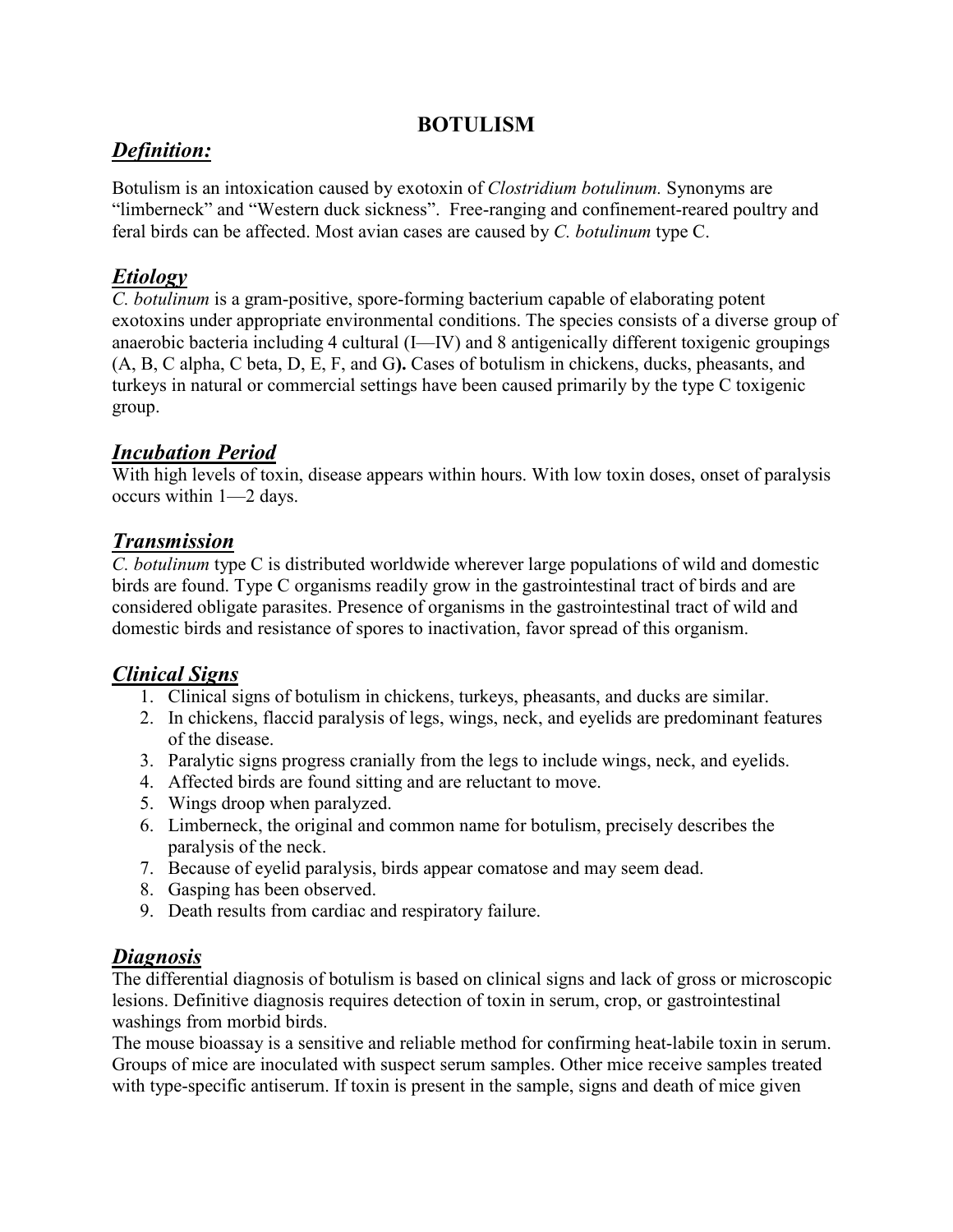untreated samples usually occur within 48 hours. Mice inoculated with specific antitoxin will be protected.

An antigen-capture ELISA assay for *C. botulinum* type C toxin was able to detect 0.25ng/ml toxin compared to 0.12ng/ml detection using the mouse bioassay.

The mild form of the disease must be differentiated from Marek's disease, drug and chemical toxicity.

Botulism in waterfowl must be differentiated from fowl cholera and chemical toxicity. Lead poisoning of water birds commonly is confused with botulism.

Isolation of *C. botulinum* requires anaerobic culturing of samples inoculated into cooked-meat medium and incubated anaerobically at 30°C. After 3—5 days' incubation, toxin can be detected using the mouse bioassay with specific typing antitoxins.

#### *Treatment*

It is difficult. Treatment of affected broiler flocks with sodium selenite and vitamins A, D3, and E reduced mortality. Antibiotics including streptomycin (1g/L in water), or periodic chlortetracycline treatments also reduced mortality. Inoculation with specific antitoxin neutralizes only free and extracellularly bound toxin and might be considered for treating valuable birds in zoologic collections which considered impractical in commercial poultry, duck, or pheasant outbreaks.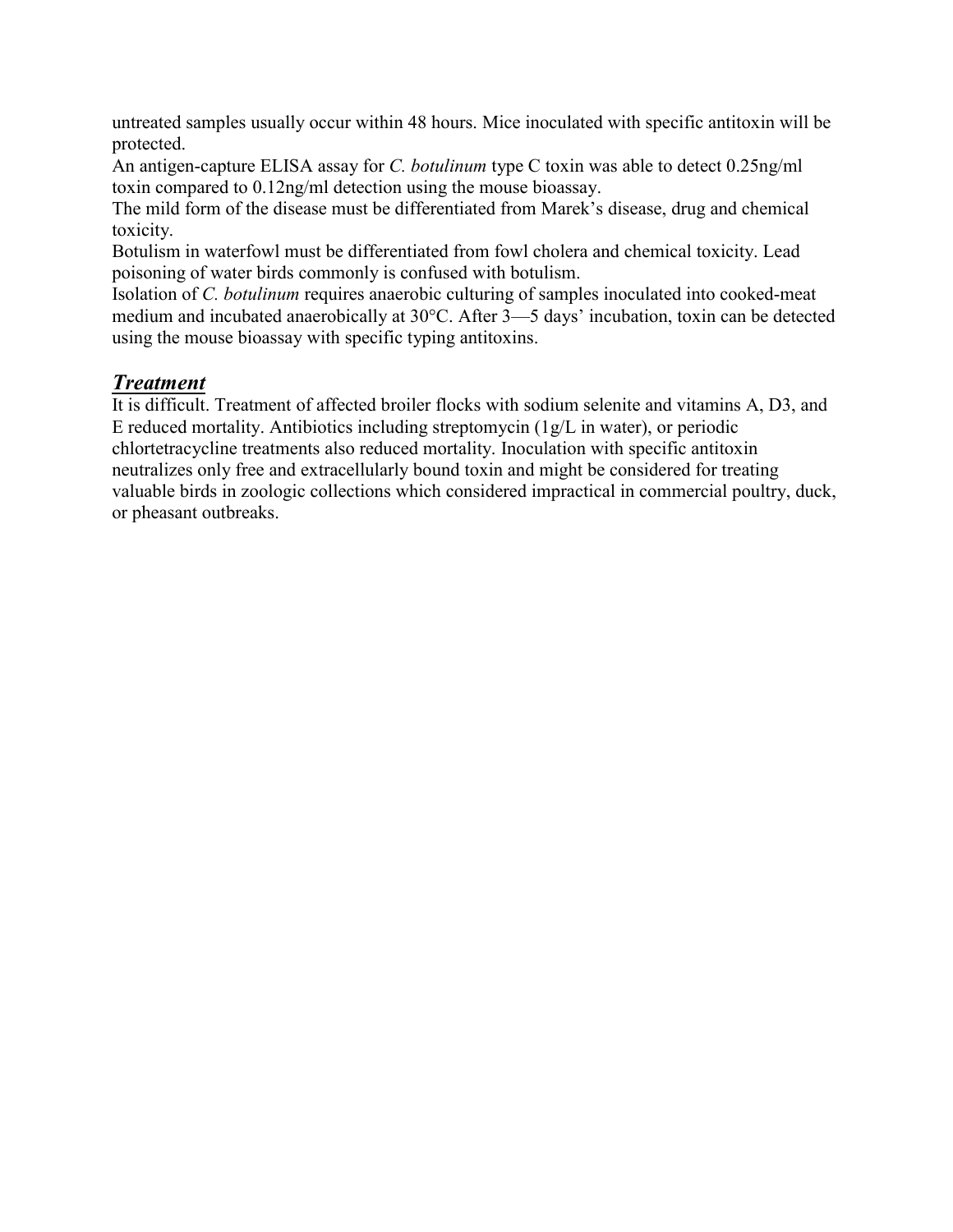# **GANGRENOUS DERMATITIS**

## *Definition*

It is a severe necrosis of muscle and subcutaneous of furtherless skin areas of breast, wings, legs and abdomen in chickens due to infection with *C. perfringens* and *C. septicum.* It is also observed in turkey breeder hens from wound infections occurring during mating. Gangrenous dermatitis also has been given a variety of names including necrotic dermatitis, gangrenous cellulitis, gangrenous ermatomyositis, avian malignant edema, gas edema disease, wing rot, and blue wing disease (as a complication with CIA).

#### *Etiology*

Causes of GD are *C. septicum*, *C. perfringens* type A and *Staphylococcus aureus* either singly or in combination. *C. septicum* should be cultured anaerobically on blood agar plates containing 2.5% agar and incubated for 1-2 days at 37°C. *C. septicum* ferments glucose, maltose, lactose, and salicin but not sucrose or mannitol. Principal products of fermentation are acetic and butyric acids. Gelatin is hydrolyzed. Milk is not digested, and indole is not produced. Growth on egg yolk agar demonstrates an absence of lecithinase and lipase production. Spores are oval and subterminal in location.

### *Clinical Signs*

- 1. Birds show different degrees of depression, incoordination, inappetence, leg weakness, and ataxia.
- 2. The course of illness is short (less than 24 hrs) and the birds are found dead.
- 3. Mortality rate 1-60%.

#### *Necropsy*

- 1. Presence of dark, moist areas of skin, usually devoid of feathers, overlying wings, breast, abdomen, or legs.
- 2. Extensive blood-tinged edema, with or without gas (emphysema), is present beneath affected skin.
- 3. Underlying musculature is discolored gray or tan and may contain edema and gas between muscle bundles.
- 4. Discrete white foci (necrosis) in the liver.
- **5.** In turkeys, tail cellulitis (bubbly tail), edema and vesicle-like lesions were present laterally and ventrally around the tail.

#### *Diagnosis*

- 1. Detection of the typical gross lesions.
- 2. Isolation and identification of the causative agent.
- 3. In field cases of GD, because occurrence of GD due to other infectious agents affecting immune systems of the bird, diagnosis of the underlying etiology is necessary such as IBD virus, avian adenoviruses, CAV and reoviruses must be determined.